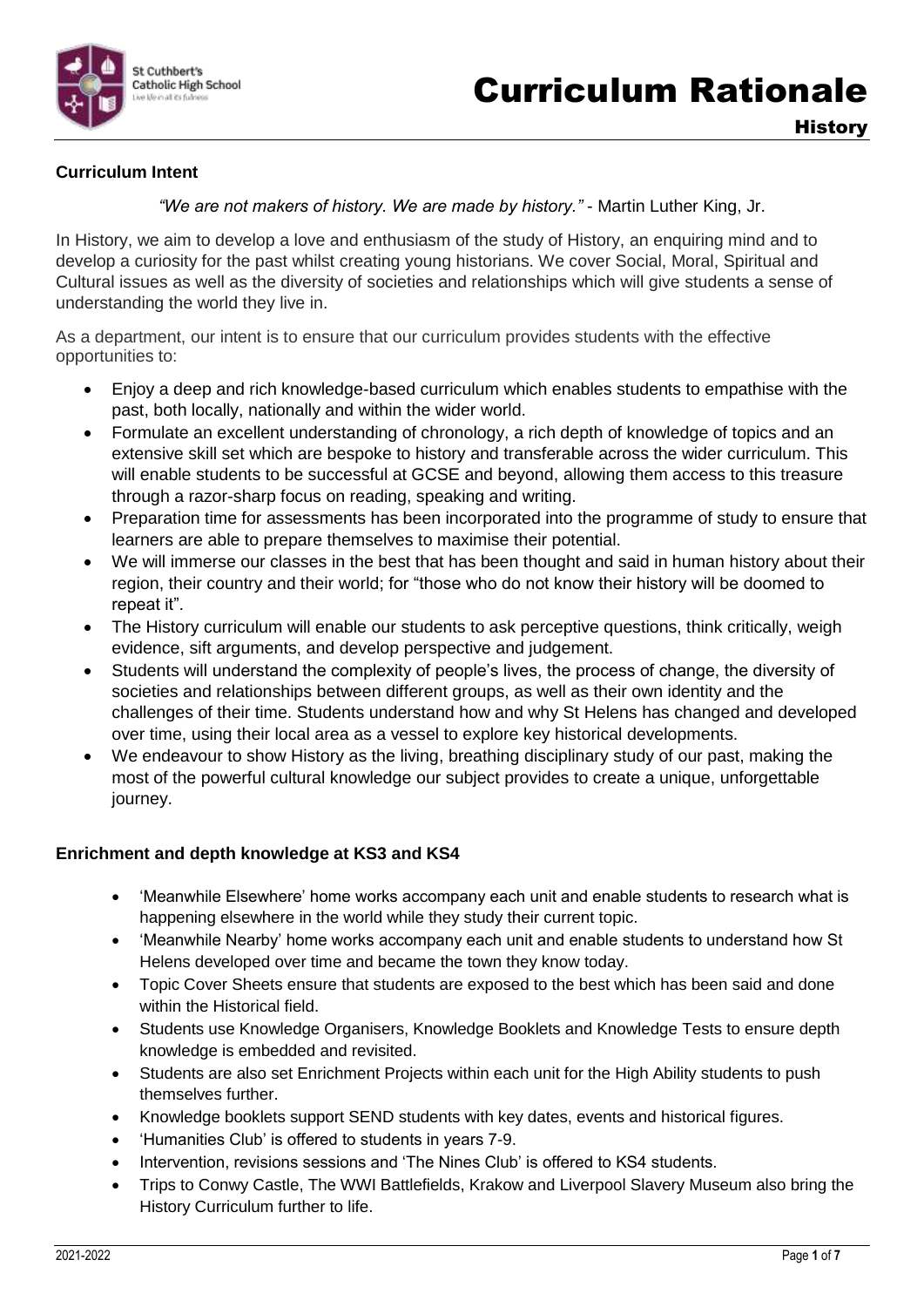

# **KS3 History:**

# **KS3 Curriculum Rationale**

The KS3 History curriculum is broad, diverse and representative of all groups of people throughout history. It is suitable for our students as it is rich in local history and relevant to today's modern world. The History National Curriculum content has been covered extensively with additional content added for further enrichment, and National Curriculum key concepts are embedded into all units of work.

By the end of KS3, all students will:

- know and understand the history of these islands as a coherent, chronological narrative, from the earliest times to the present day: how people's lives have shaped this nation and how Britain has influenced and been influenced by the wider world.
- know and understand significant aspects of the history of the wider world: the nature of ancient civilisations; the expansion and dissolution of empires; characteristic features of past non-European societies; achievements and follies of mankind
- gain and deploy a historically grounded understanding of abstract terms such as 'empire', 'civilisation', 'parliament' and 'peasantry'.
- understand historical concepts such as continuity and change, cause and consequence, similarity, difference and significance, and use them to make connections, draw contrasts, analyse trends, frame historically-valid questions and create their own structured accounts, including written narratives and analyses.
- understand the methods of historical enquiry, including how evidence is used rigorously to make historical claims, and discern how and why contrasting arguments and interpretations of the past have been constructed.

# **KS3 sequencing and structure:**

#### Year 7 History: Church, Monarchy and Parliament

In year 7, students begin the KS3 course with a pre-1066 depth study of the Neolithic era and the Ancient World. This unit then continues into the Roman Empire and the Anglo-Saxon era ensuring that students gain a firm grasp of pre-1066 chronology. Students are able to build on and consolidate some primary knowledge; deepening their chronological understanding whilst constructing a 'bigger picture' of pre-1066 history, and what the Ancient World has done for us. This unit provides the vital first strands of knowledge which are revisited throughout the KS3 curriculum, with the Mediterranean Sea acting as a spinal point throughout. Students travel on to study the medieval era and the struggle between Church and Crown, the Norman Conquest, the Crusades and the Magna Carter. Students delve into medieval society with a study of the Black Death and Edward I's conquest of Scotland and Wales. Students continue chronologically to study how life changed between the medieval and early modern eras. Within the Early modern era students study the Tudors and the Stuarts, with a firm focus on the role of Parliament and the rule of law as a Fundamental British Value. Students delve into enquiries surrounding Henry VIII and the English Reformation, and continue to study the role of Mary I and the Counter-Reformation. Students learn about the Black Tudors and the changing role of women during the Stuart era which ensures their curriculum is diverse and representative.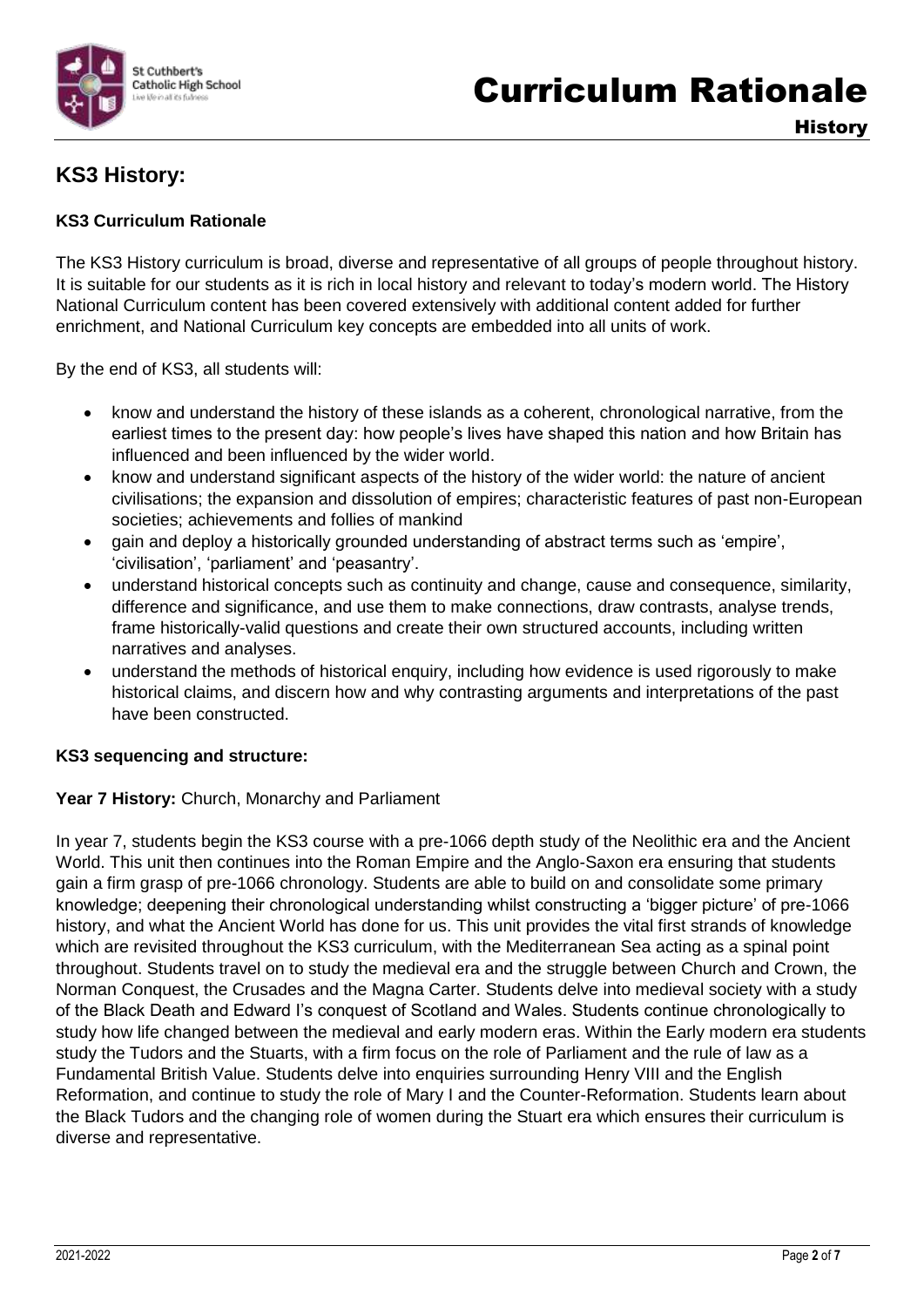

**History** 

# Year 8 History: Revolution, Invasion and Genocide

In year 8, students continue to dive deeper into the Early Modern era with an investigation into the English Civil War and the changing role of parliament. Students explore the Restoration of the Monarchy, and the struggles which follow and cause the Glorious Revolution. Students probe into the Enlightenment, and consider how it inspired the French Revolution. Students apply previous knowledge of the execution of Charles I and apply it to the causes of the French Revolution, and the Terror which followed. As a prequel to the French Revolution, students study the Declaration of Independence which links their learning journey onto the British Empire. The focus of this unit is the experience of the colonized and the African Americans forced into Slavery; this unit aims to empower African Americans through the study of revolts and protests. Students investigate the role of Empire, including a depth study of India, the transatlantic slave trade and its eventual abolition. Students investigate how Industrial Britain was built by slavery, with a local study of the development of St Helens during the Industrial Revolution. Students then begin a study into Modern Warfare, during which, students consolidate their learning of the British Empire and Industrial Britain with a study of the Boer Wars. This ensures that students have a depth knowledge and understanding of this era, and the social reform which followed. We continue to study in depth the First World War through the eyes of the St Helens Pals, and the subsequent Peace Settlement. The journey continues chronologically as we explore the Second World War and the rise of dictators such as Hitler. Students study the Holocaust and the origins of Anti-Semitism in Germany; understanding the danger of how discrimination and persecution can escalate to genocide when not challenged. The year 8 study ends in 1945, and allows students to then consider the role of Britain after WWII in year 9.

# Year 9 History: Ideologies, Conflict and Progress

In year 9 students continue their journey after 1945 with a depth world study of the Cold War. Students identify fear of Communism as a significant issue in American society and world history, and consider its interconnections with other world developments and events. For example; the Nuclear Arms Race, The Cuban Missile Crisis and the Space Race. Students focus on the role of Germany within the Cold War and the key events and world leaders who led the world to the brink of Nuclear War. Students later apply their knowledge of Soviet Russia within the Global Terrorism unit in which they study how world leaders have led through the use of Terrorism. The unit defines Terrorism, travels forwards from its origins in France and then arrives in the modern day in which our daily lives are impacted by Terrorism. Terrorism is a significant world issue which is extremely relevant and necessary to study; our students are able to investigate its development throughout time, making links to recent events such as the return of the Taliban in Afghanistan. Students end their KS3 course with an enquiry into Civil Rights. Students decide if the Modern era should be known as "The Age of Acceptance" as they delve into the struggles of black people, women and LGBTQ+ people. Students again cast their learning back to the role and impact of slavery, and apply it to life in Jim Crown America. Students also investigate the role and significance of the Suffragette Movement, and decide on its overall success. Students are also able to investigate the struggle for equality amongst LBGTQ+ people, with a particular focus on WWII and the significance of Alan Turing. This unit is relevant and representative of our students and also allows them to understand how historical struggles have shaped and changed modern Britain.

# **KS3 Assessment for learning**

Students complete a 'Big Write' Key Assessed Task each half term. Within these assessed tasks key historical concepts are assessed formatively and summatively.

 Change and continuity; cause and consequence; diversity; and significance, which inform the types of questions historians ask about past events, people and situations.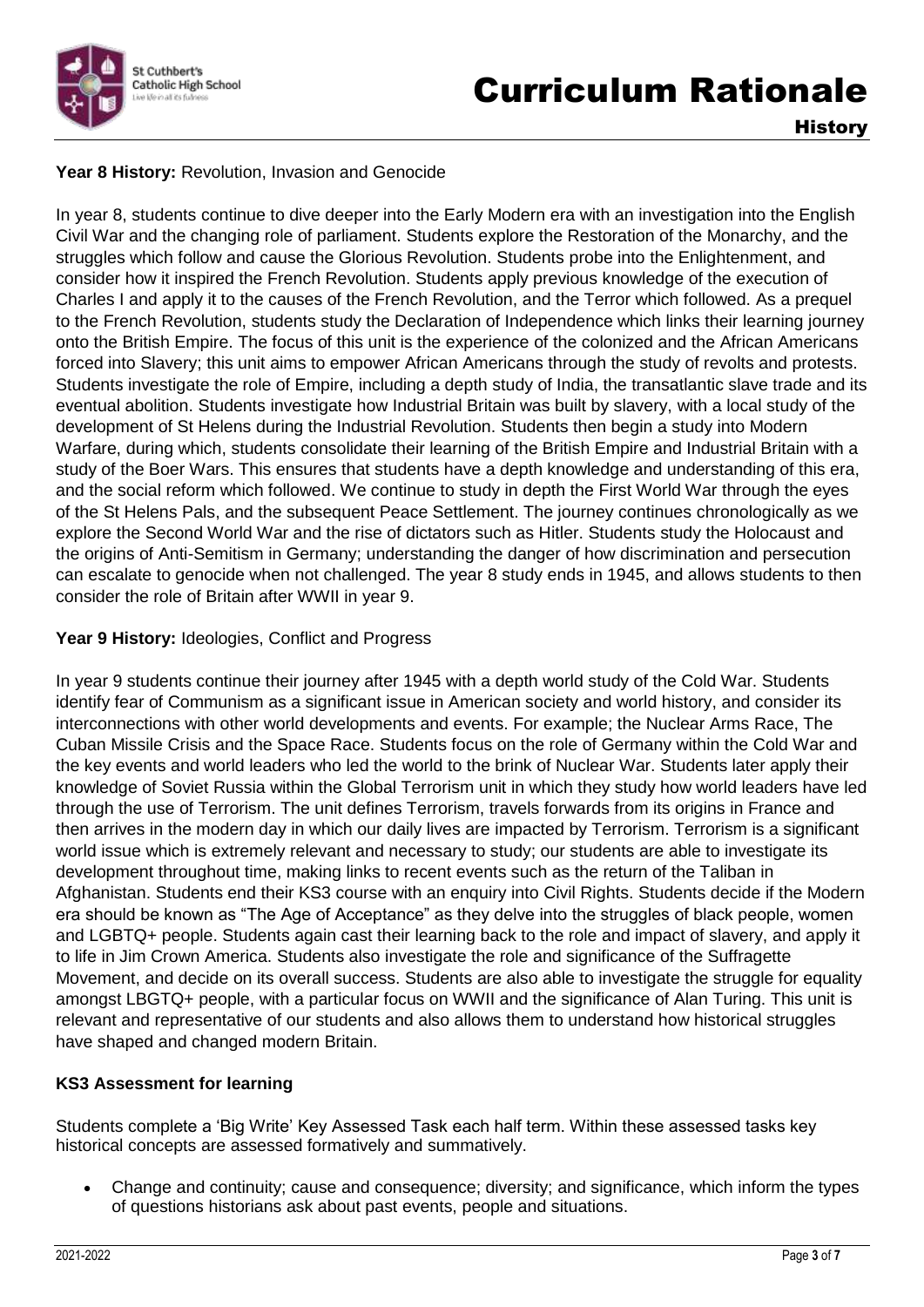

- Chronological understanding, which provides a framework for comprehending the past.
- Interpretations of history, which is about analysing how and why the past has been interpreted in different ways.
- Use of historical evidence and the analysis of sources.
- Knowledge is accumulated and key threads of knowledge are revisited during key assessed tasks. This links together themes, topic areas and creates a deeper understanding of history.

All written assessments should follow the CRAFT of Assessment formula (M. Chiles). All Key Assessed Tasks should also contain a Low-Stakes test to ensure retrieval practice is being used.

#### **KS3 Homework**

All KS3 students must be set at least one piece of homework every two weeks. This homework will be marked and rewarded with an ATL and sanctioned with class teacher detentions if not fully completed to a good standard.

#### **Year 7:**

- One hour of independent online study should be set every two weeks on Google Classroom TBC by the class teacher.
- Students should be set one 'Meanwhile Elsewhere' project per unit.
- Students should be set one 'Guided Reading: Story, Source, Scholarship' per unit.
- Enrichment: Independent learning for High Ability Students: Project 1: What caused the Crusades and why were they significant events? Project 2: Why is Elizabeth's reign known as 'The Golden Age'? Project 3: Why was the Restoration of the Monarchy such an important event? Project 4: How was St Helens built upon Slavery?

#### **Year 8:**

- Students should be set one 'Meanwhile Elsewhere' project per unit.
- Students should be set one 'Guided Reading: Story, Source, Scholarship' per unit.
- Enrichment: Independent learning for High Ability Students:
	- Project 1: How does the British Empire link to the Black Lives Matter Movement? Project 2: How was Liverpool built upon slavery? Project 3: Who were the St Helens Pals and why is their story remarkable?

Project 4: How should Winston Churchill be remembered? Project 5: Has Germany done enough to remember the Holocaust?

#### **Year 9:**

- Students should be set one 'Meanwhile Elsewhere' project per unit.
- Students should be set one 'Guided Reading: Story, Source, Scholarship' per unit.
- Enrichment: Independent learning for High Ability Students:
	- Project 1: Who was responsible for the Assassination of JFK?
		- Project 2: What was Apartheid in South Africa and why did it end?
		- Project 3: What was life like in Stalin's Russia?
		- Project 4: Who was the better leader Martin Luther King of Malcolm X?

Project 5: Why is Alan Turing featured on the new £50 note?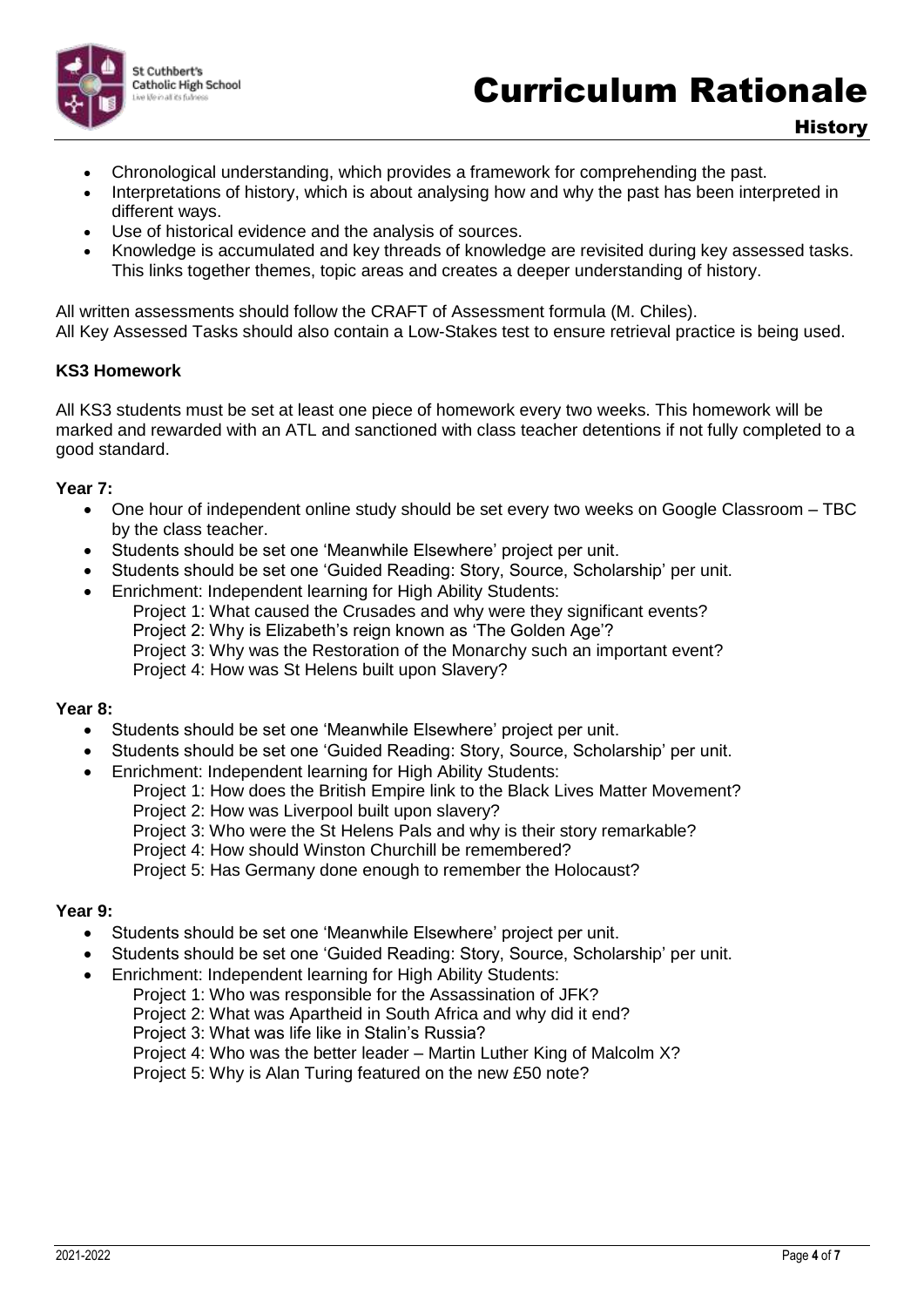

# **KS4 History:**

# **KS4 Curriculum Rationale**

At St Cuthbert's we have opted to follow the Eduqas exam board. This is because out of all exam boards the curriculum is the most diverse, engaging and accessible for our students. We used staff and student voice to select the units of study to ensure that the topics we opted for were relevant and appropriate to St Cuthbert's.

#### The four units of study are:

Component 1: Written examinations: 2 hours (comprising two papers of 1-hour duration each) 50% of qualification 100 marks (plus 6 marks for spelling, punctuation and grammar and use of specialist terms)

### **Depth study: America – A Nation of Contrasts 1910-1929 25% Depth study: Elizabethan England 1558-1603 25%**

Component 2: Written examinations: 2 hours (comprising two papers of 45 minutes for the Period Study and one hour fifteen minutes for the Thematic Study) 50% of qualification 100 marks (plus 4 marks for spelling, punctuation and grammar and use of specialist terms)

### **Thematic study: Entertainment and Leisure from c.500 to the present day 35% Breadth study: The Development of Germany – 1919-1990 15%**

This specification provides a broad and coherent course of study. The specification ensures the study of:

- History on three different timescales; short, medium and long-term
- History in three geographical contexts; local, British and European/ World
- History across three historical eras.

The structure of the specification is distinctive, giving learners the opportunity to study history in depth and in breadth. The structure of the specification allows learners to make a clear distinction between the study of history in the short term and the medium and long term. It provides, therefore, a substantial programme of study. At the same time, it actively encourages connections between different periods and eras in history, and as such represents a coherent programme of study.

#### **A strong foundation for GCSE:**

The KS3 curriculum has been structured and built to provide a strong foundation for the GCSE syllabus.

# **America – A Nation of Contrasts 1910-1929**

A key component of the America unit is the impact of WWI on the American economy. During the KS3 Warfare unit, students explore America's role in WWI and enter GCSE with an understanding of the casualties suffered, support offered and trade links gained. This can then be applied to the American economy in the 1920's and the way in which it is capitalised on the destruction caused by WWI within Europe. In order to understand the context surrounding 1920's America, students study a Civil Rights unit in year 9 which introduces them to the abolition of slavery and the Jim Crow era within America. This context is essential when then investigating the rise of the KKK in the 21<sup>st</sup> century. Prior to this, students study the British Empire and explore Britain and America's role within the Slave Trade. This again provides powerful context for 1920's American society.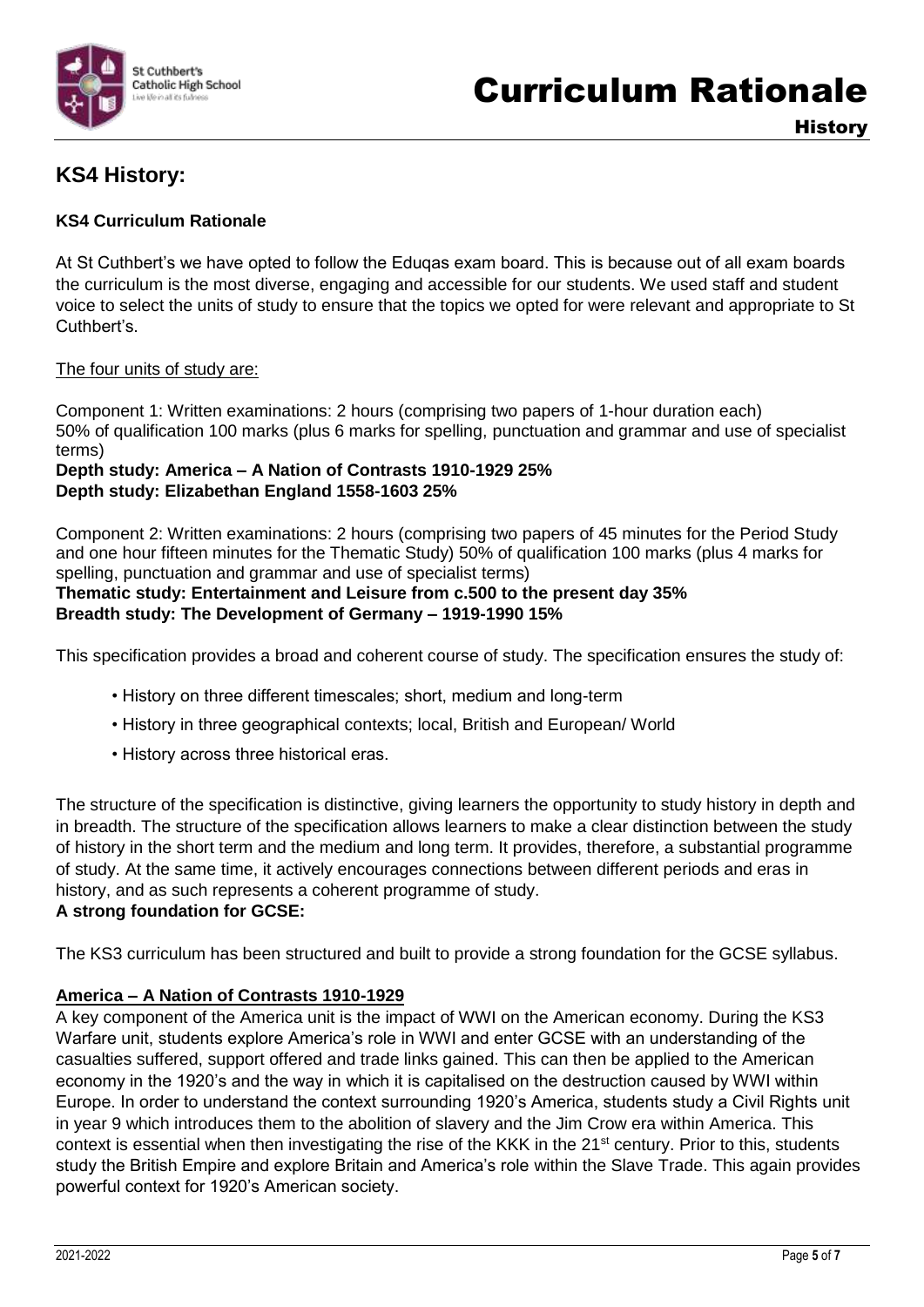

Within the GCSE America unit, students also analyse the Red Scare and Fear of Communism. This concept is introduced within the KS3 Cold War unit. This ensures that students have a firm understanding of concepts and ideologies which are key to understanding the challenges of Immigration, Communism and Anarchism in the 1920s. The challenging concept of Anarchism is also introduced to students during the year 9 Terrorism unit; students gain an understanding of key terminology and knowledge which can later be applied to the GCSE unit.

# **Elizabethan England 1558-1603**

In order to access the Elizabethan unit, students must understand the role of the Monarchy and the role of the Church during the Early Modern era. In year 7 students study the role and significance of the Medieval Church and how this progressed into the Tudor era. Students complete a unit of study on the Tudor family tree which provides an essential context for the GCSE study of Elizabeth I. Within the Tudor unit, students investigate Henry VIII and The Reformation. This highly significant event causes Elizabeth great turmoil during her reign; therefore, it is essential that students have this knowledge as a basis for the study. In year 7 students continue their study of the Early Modern era with an investigation into the English Civil War and the reign of the Stuarts. Students analyse the role of Oliver Cromwell as a Puritan which allows them to gain a foundation understanding of the Puritan threat which Elizabeth will face during her reign. Understanding Mary I's treatment of Protestants during her reign is also essential to understanding the Puritan threat, this knowledge is also covered during the tear 7 Tudors unit. The Spanish Armada is a key threat to Elizabeth's reign, students also enter GCSE having studied this event within the Tudors unit. The issue of plague and disease is also prevalent during Elizabeth's reign, students are secure in this knowledge at the end of KS3 as it is investigated during the Medieval Realms unit, and the Medicine Through Time unit.

# **Entertainment and Leisure from c.500 to the present day**

A key theme within this study is the historical concept of Change and Continuity. Therefore, it is essential that students have a secure grasp of chronology as they leave KS3 and embark on this study. The KS3 curriculum is structured in a chronological fashion to ensure that this concept is embedded. Beyond this, students study two thematic units at KS3 (Warfare Through Time and Medicine Through Time) which ensure students are building upon the concept of Change and Continuity throughout the three chronological eras. Within the Holidays and Entertainment sections of the course, students investigate the disruption caused by Puritans during the Early Modern era. Students again have a foundation knowledge of this due to the year 7 Civil War and Oliver Cromwell work. When students study the changing nature of Sport and Music in the Modern era, it is important that they understand the impact of the Industrial Revolution on Britain. Industrial factories created Brass Bands and sports teams in order to keep the moral of workers high. It is important that students understand the working conditions faced within factories and workhouses, and they gain this foundation knowledge in the KS3 Industrial Revolution unit.

# **The Development of Germany – 1919-1990**

Within the GCSE Germany unit, students start the course with a study of life in Germany after WWI. KS3 knowledge is crucial here as students have previously learnt about the loss of war and the harsh terms of the Treaty of Versailles imposed upon Germany. The KS3 knowledge of Warfare Through Time provides students with a detailed foundation of Hitler's rise to power and life in Germany during the Second World War. Fear of Communism is a key concept within this unit, again students have a firm understanding of this issue from their KS3 studies. During the 1930's and the Second World War, the Holocaust is a key topic within this unit. Students have gained a deep understanding of this complex topic in year 9 and they can now apply this knowledge to Hitler's domestic and foreign policies. As the course progresses to Post-War Germany, the context of the Cold War gained in year 9 becomes essential. Students need to understand why Berlin became a point of tension during the Cold War, and why the post-war occupation of Germany was so significant.